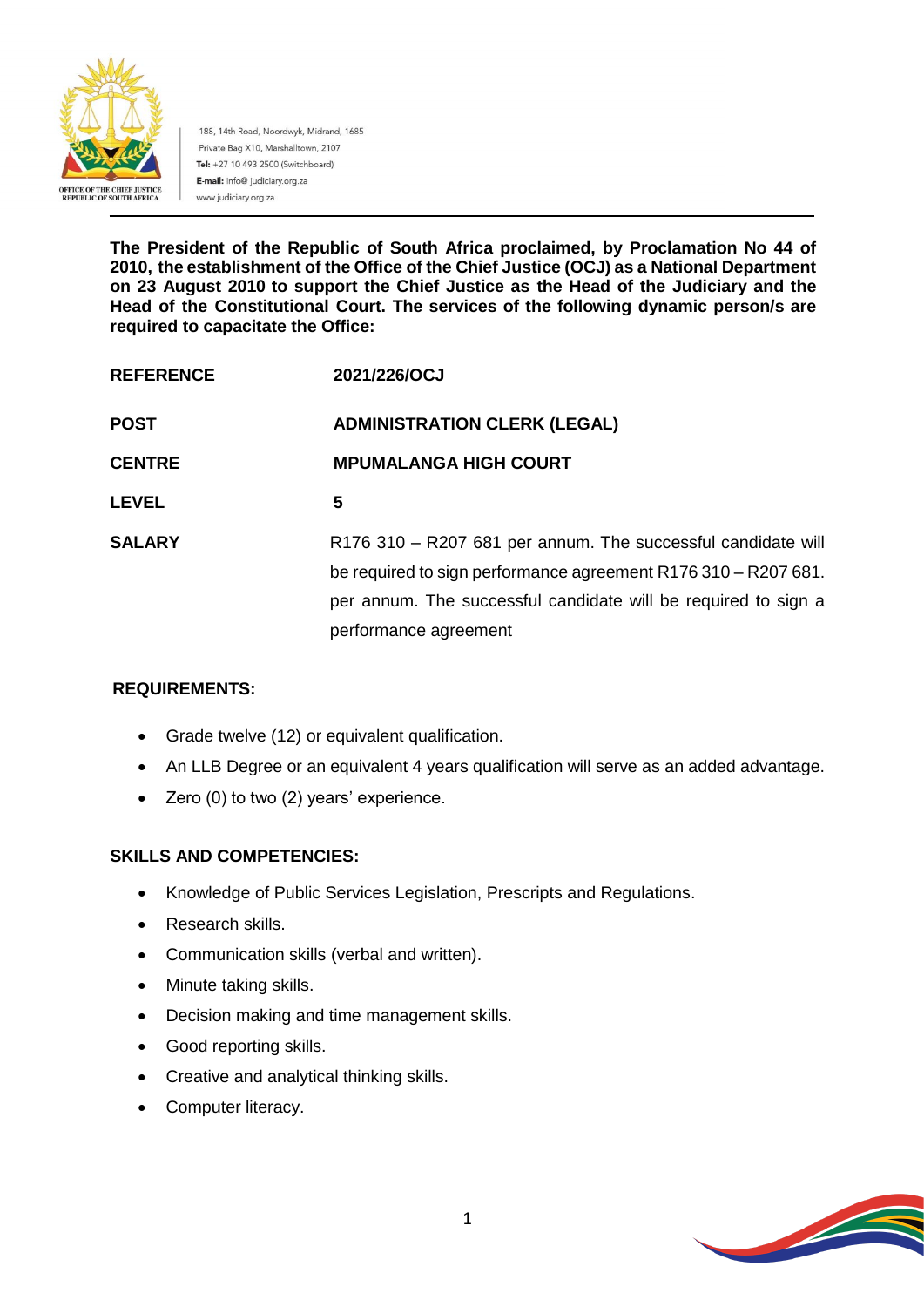### **KEY PERFORMANCE AREAS:**

- Prepare court before court proceedings,
- Accurate recording of cases in court/ court proceedings on CRT machines.
- Safekeeping of court documents & CDs.
- Downloading of court proceedings on CDs.
- Ensure proper filing is done.
- Compile statistics daily.
- Provide administrative support in circuit courts (eg completion of J49 to confirm court attendance of witnesses).
- Provide any other task allocated by the Supervisor/ Court.
- Manage Conduct Legal Research for the Regional Court President/Chief Magistrate.
- Provide Administrative functions to the Regional Court President/Chief Magistrate.
- Compilation of statistics.
- Case Flow management.
- Assisting Regional Court Registrar.

## **ENQUIRIES: Mr M Jele/ Mr V Maeko Tel No: (013) 758 0000**

**APPLICATIONS:** Quoting the relevant reference number, direct your application to: The Provincial Head: Office of the Chief Justice, Private Bag X 20051, Mbombela 1211. Applications can also be hand delivered to, Mpumalanga Division of the High Court, Office of the Chief Justice Provincial Service Centre, 311 Samora Machel Drive, Mbombela, 1200.

## **CLOSING DATE: 20 December 2021**

**NOTE:** Office of the Chief Justice is an equal opportunity employer. In the filling of these posts, the Employment Equity Plan of the Department will be taken into consideration and preference will be given to Women and Persons with Disabilities.

> In the filling of the advertised posts, the objectives of the Constitution of South Africa, 1996 and the staffing policy of the Public Service broadly will be taken into consideration. Applications must be submitted on the new form Z83, obtainable from any Public Service Department. [\(www.dpsa.gov.za-vacancies/](http://www.dpsa.gov.za-vacancies/) [www.judiciary.org.za\)](http://www.judiciary.org.za/). A completed and signed form Z83 should be accompanied by a recently updated comprehensive CV as well as certified copies of all qualification(s), identity document and driver's license. A SAQA evaluation report must accompany foreign qualifications. Applications that do not comply with

> > **STEAMERS**